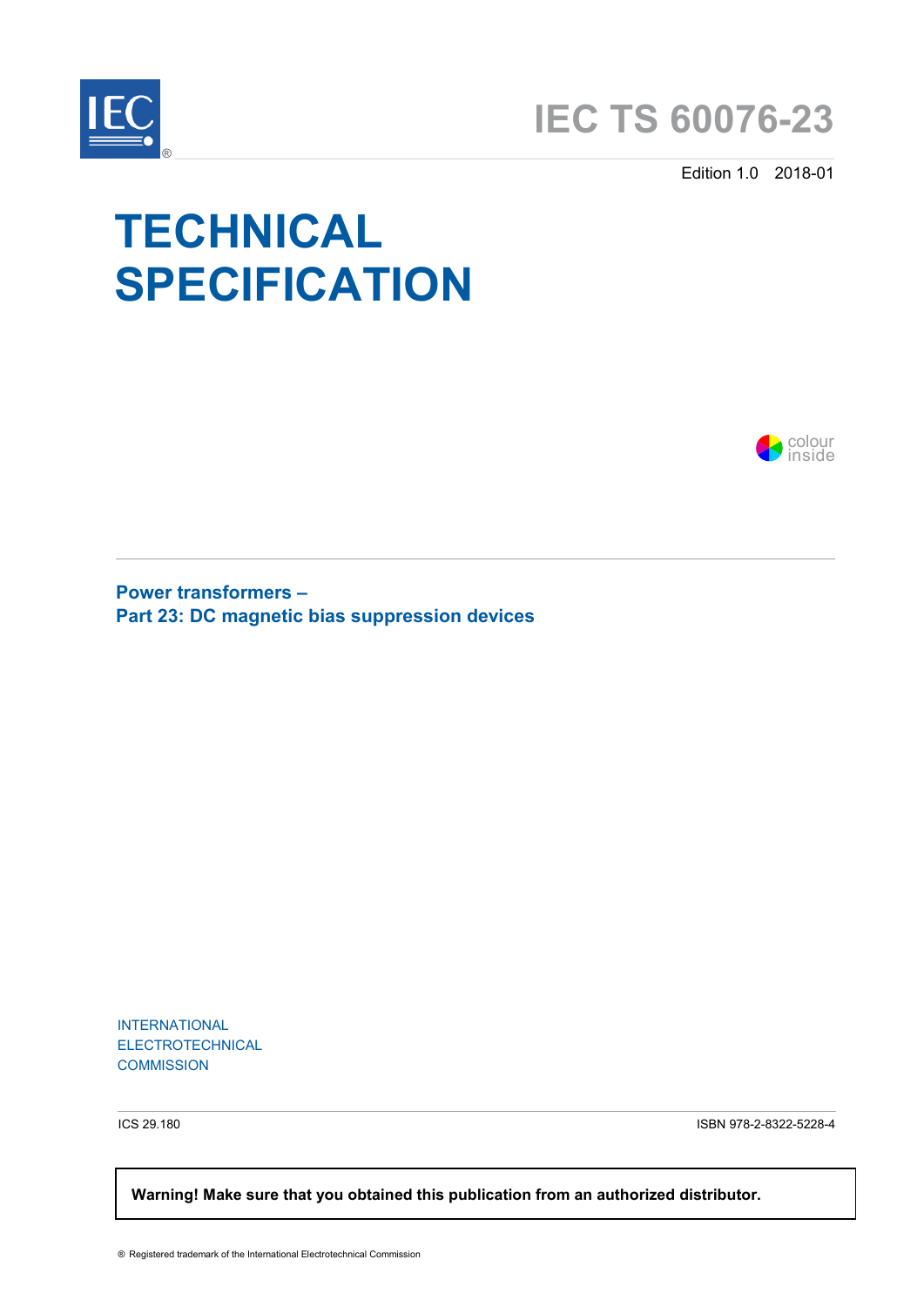## CONTENTS

| 1 |                |                                                                   |  |
|---|----------------|-------------------------------------------------------------------|--|
| 2 |                |                                                                   |  |
| 3 |                |                                                                   |  |
| 4 |                |                                                                   |  |
|   | 4.1            |                                                                   |  |
|   | 4.2            |                                                                   |  |
|   | 4.3            |                                                                   |  |
| 5 |                |                                                                   |  |
|   | 5.1            |                                                                   |  |
|   | 5.2            |                                                                   |  |
|   |                |                                                                   |  |
|   | 5.3<br>5.4     |                                                                   |  |
| 6 |                |                                                                   |  |
|   |                |                                                                   |  |
|   | 6.1            |                                                                   |  |
|   | 6.1.1          |                                                                   |  |
|   | 6.1.2          |                                                                   |  |
|   | 6.1.3          |                                                                   |  |
|   | 6.1.4          |                                                                   |  |
|   | 6.2            |                                                                   |  |
|   | 6.2.1          | Ability to withstand thermal effects of short-circuit current  12 |  |
|   | 6.2.2          | Ability to withstand dynamic effects of short-circuit current  12 |  |
|   | 6.3<br>6.3.1   |                                                                   |  |
|   | 6.3.2          |                                                                   |  |
|   | 6.3.3          |                                                                   |  |
|   | 6.4            |                                                                   |  |
| 7 |                |                                                                   |  |
|   |                |                                                                   |  |
|   | 7.1<br>7.1.1   |                                                                   |  |
|   | 7.1.2          |                                                                   |  |
|   |                |                                                                   |  |
|   | 7.1.3<br>7.1.4 |                                                                   |  |
|   | 7.1.5          |                                                                   |  |
|   | 7.2            |                                                                   |  |
|   | 7.2.1          | Ability to withstand thermal effects of short-circuit current  15 |  |
|   | 7.2.2          | Ability to withstand dynamic effects of short-circuit current  15 |  |
|   | 7.3            |                                                                   |  |
|   | 7.4            |                                                                   |  |
| 8 |                |                                                                   |  |
|   |                |                                                                   |  |
|   | 8.1            |                                                                   |  |
|   | 8.2            |                                                                   |  |
|   | 8.2.1          |                                                                   |  |
|   | 8.2.2          |                                                                   |  |
|   | 8.2.3          |                                                                   |  |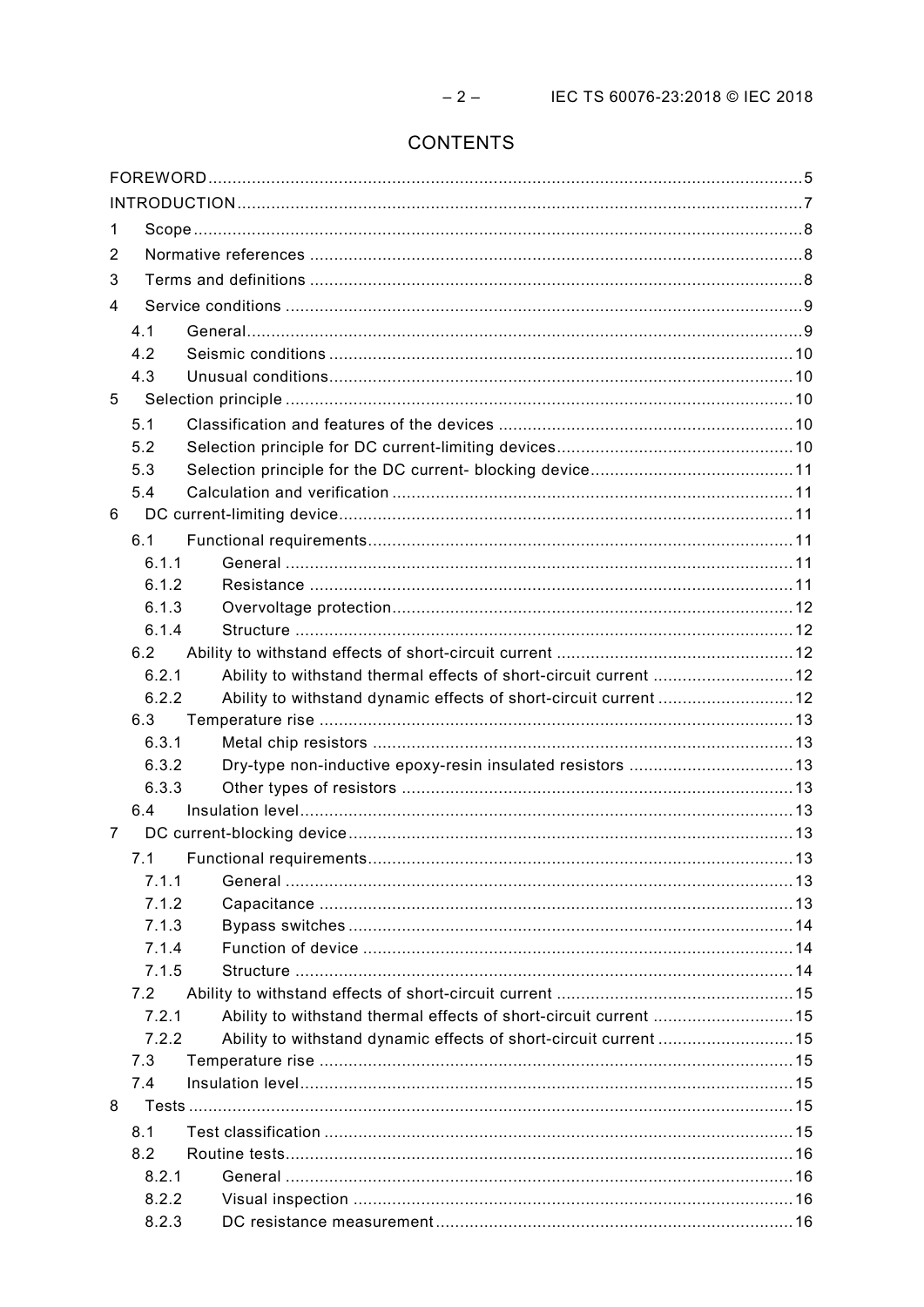|      | 8.2.4                 |                                                                                 |    |
|------|-----------------------|---------------------------------------------------------------------------------|----|
|      | 8.2.5                 |                                                                                 |    |
|      | 8.2.6                 |                                                                                 |    |
|      | 8.2.7                 |                                                                                 |    |
|      | 8.2.8                 |                                                                                 |    |
|      | 8.3                   |                                                                                 |    |
|      | 8.3.1                 |                                                                                 |    |
|      | 8.3.2                 |                                                                                 |    |
|      | 8.3.3                 |                                                                                 |    |
|      | 8.3.4                 |                                                                                 |    |
|      | 8.3.5                 |                                                                                 |    |
|      | 8.3.6                 |                                                                                 |    |
| 9    |                       |                                                                                 |    |
| 10   |                       |                                                                                 |    |
| 11   |                       |                                                                                 |    |
|      |                       | Annex A (informative) Generation mechanism of DC bias current of power          |    |
|      |                       | Annex B (informative) Examples of harmful effects of DC bias current 21         |    |
|      |                       |                                                                                 |    |
|      |                       |                                                                                 |    |
|      |                       | Annex E (informative) Information needed to calculate the DC bias current of    |    |
|      |                       |                                                                                 |    |
|      | E.1<br>F <sub>2</sub> |                                                                                 |    |
|      |                       |                                                                                 |    |
|      | E.3<br>E.4            | Parameters of equipment in substations and converter stations 26                |    |
|      |                       |                                                                                 |    |
|      | F.1                   |                                                                                 |    |
|      | F.2                   | Method based on calculation model of resistor network with equivalent           |    |
|      |                       |                                                                                 |    |
|      |                       |                                                                                 |    |
| m∩de |                       | Figure A.1 - Schematic diagram of DC flowing path in the monopole ground return | 20 |

| Figure C.1 – Electrical schematic diagram of DC current-limiting device 24     |  |  |
|--------------------------------------------------------------------------------|--|--|
| Figure D.1 – Electrical schematic diagram of DC current-blocking device 25     |  |  |
| Figure F.1 - Schematic diagram of modelling for DC bias current calculation28  |  |  |
| Figure F.2 – Ground potential around the grounding electrode of HVDC system 28 |  |  |
| Figure F.3 – Schematic diagram for calculation of DC bias current based on the |  |  |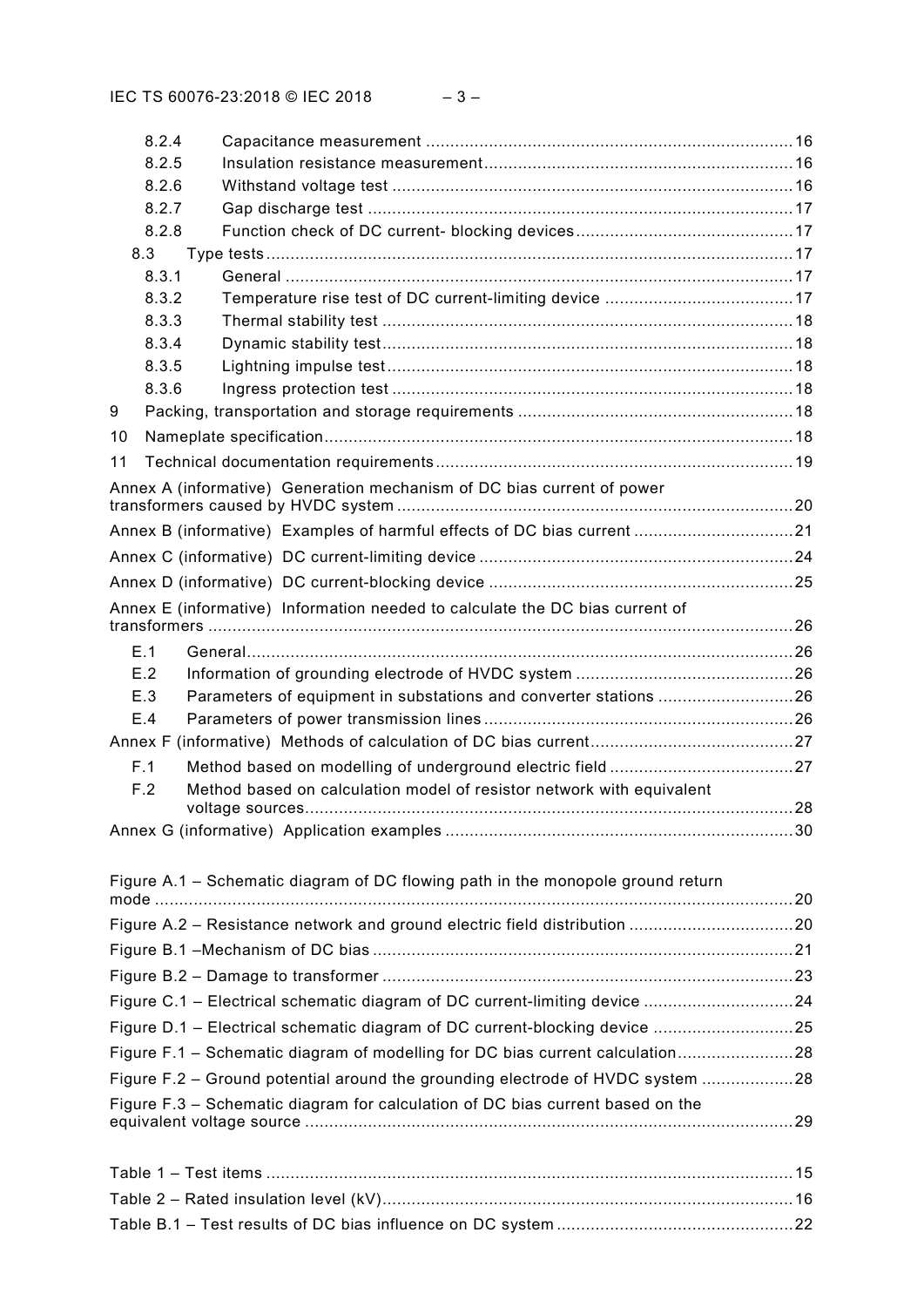## – 4 – IEC TS 60076-23:2018 © IEC 2018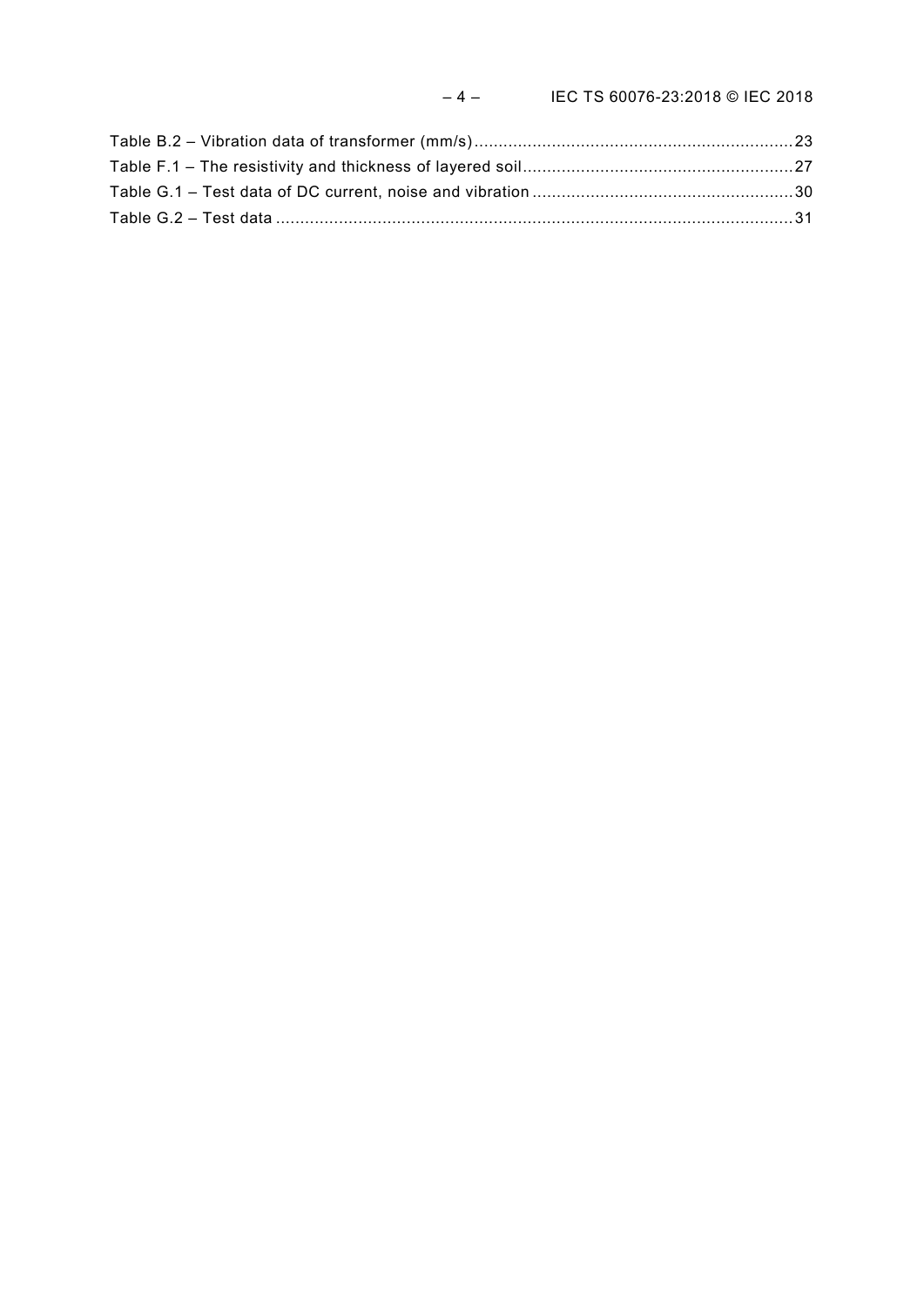#### INTERNATIONAL ELECTROTECHNICAL COMMISSION \_\_\_\_\_\_\_\_\_\_\_\_

#### **POWER TRANSFORMERS –**

#### **Part 23: DC magnetic bias suppression devices**

#### FOREWORD

- <span id="page-4-0"></span>1) The International Electrotechnical Commission (IEC) is a worldwide organization for standardization comprising all national electrotechnical committees (IEC National Committees). The object of IEC is to promote international co-operation on all questions concerning standardization in the electrical and electronic fields. To this end and in addition to other activities, IEC publishes International Standards, Technical Specifications, Technical Reports, Publicly Available Specifications (PAS) and Guides (hereafter referred to as "IEC Publication(s)"). Their preparation is entrusted to technical committees; any IEC National Committee interested in the subject dealt with may participate in this preparatory work. International, governmental and nongovernmental organizations liaising with the IEC also participate in this preparation. IEC collaborates closely with the International Organization for Standardization (ISO) in accordance with conditions determined by agreement between the two organizations.
- 2) The formal decisions or agreements of IEC on technical matters express, as nearly as possible, an international consensus of opinion on the relevant subjects since each technical committee has representation from all interested IEC National Committees.
- 3) IEC Publications have the form of recommendations for international use and are accepted by IEC National Committees in that sense. While all reasonable efforts are made to ensure that the technical content of IEC Publications is accurate, IEC cannot be held responsible for the way in which they are used or for any misinterpretation by any end user.
- 4) In order to promote international uniformity, IEC National Committees undertake to apply IEC Publications transparently to the maximum extent possible in their national and regional publications. Any divergence between any IEC Publication and the corresponding national or regional publication shall be clearly indicated in the latter.
- 5) IEC itself does not provide any attestation of conformity. Independent certification bodies provide conformity assessment services and, in some areas, access to IEC marks of conformity. IEC is not responsible for any services carried out by independent certification bodies.
- 6) All users should ensure that they have the latest edition of this publication.
- 7) No liability shall attach to IEC or its directors, employees, servants or agents including individual experts and members of its technical committees and IEC National Committees for any personal injury, property damage or other damage of any nature whatsoever, whether direct or indirect, or for costs (including legal fees) and expenses arising out of the publication, use of, or reliance upon, this IEC Publication or any other IEC Publications.
- 8) Attention is drawn to the Normative references cited in this publication. Use of the referenced publications is indispensable for the correct application of this publication.
- 9) Attention is drawn to the possibility that some of the elements of this IEC Publication may be the subject of patent rights. IEC shall not be held responsible for identifying any or all such patent rights.

The main task of IEC technical committees is to prepare International Standards. In exceptional circumstances, a technical committee may propose the publication of a technical specification when

- the required support cannot be obtained for the publication of an International Standard, despite repeated efforts, or
- the subject is still under technical development or where, for any other reason, there is the future but no immediate possibility of an agreement on an International Standard.

Technical specifications are subject to review within three years of publication to decide whether they can be transformed into International Standards.

IEC TS 60076-23, which is a technical specification, has been prepared by IEC technical committee 14: Power transformers.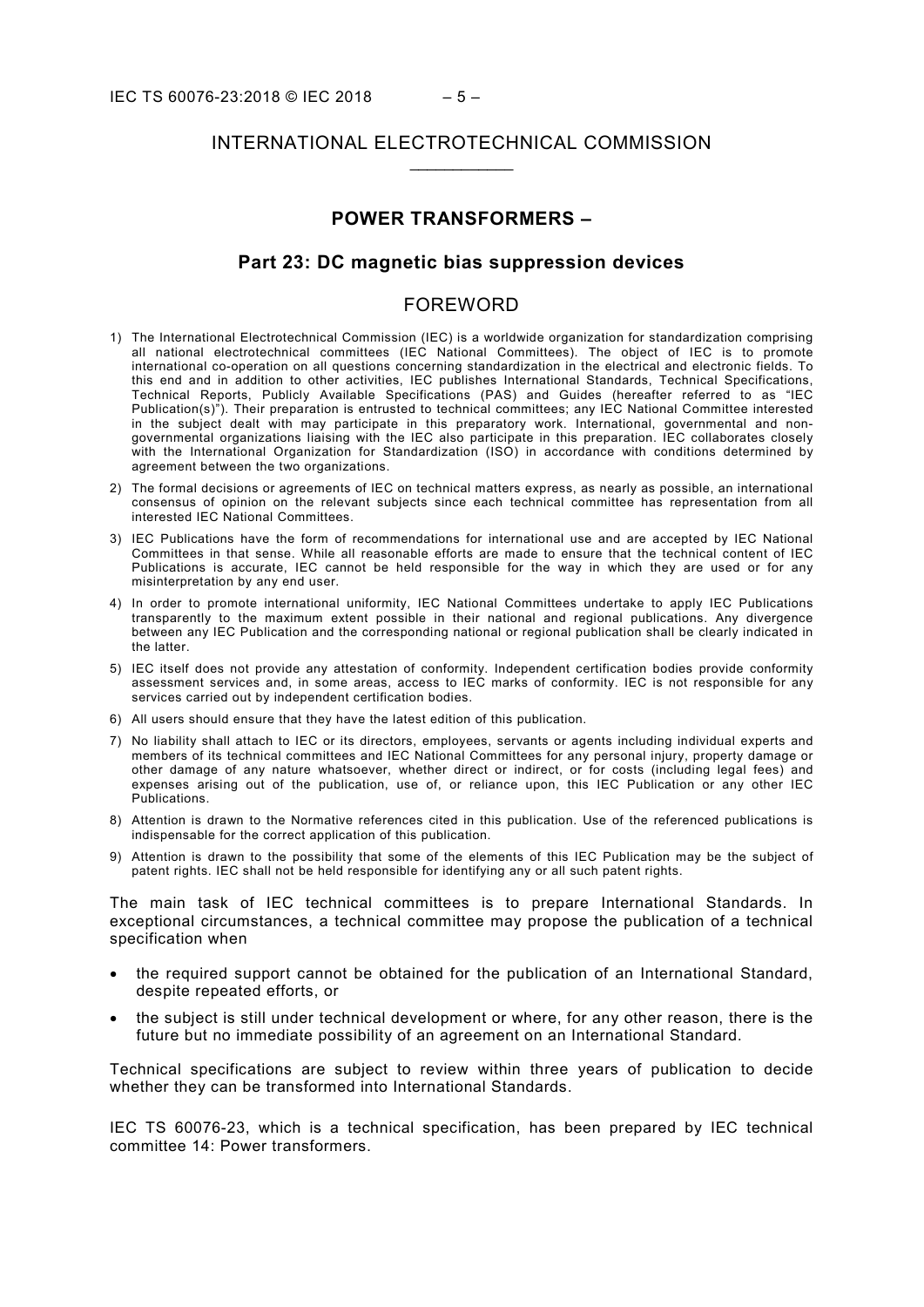The text of this technical specification is based on the following documents:

| Enquiry draft | Report on voting |
|---------------|------------------|
| 14/924/DTS    | 14/943/RVDTS     |

Full information on the voting for the approval of this technical specification can be found in the report on voting indicated in the above table.

This document has been drafted in accordance with the ISO/IEC Directives, Part 2.

A list of all parts in the IEC 60076, published under the general title *Power transformers*, can be found on the IEC website.

The committee has decided that the contents of this document will remain unchanged until the stability date indicated on the IEC website under ["http://webstore.iec.ch"](http://webstore.iec.ch/) in the data related to the specific document. At this date, the document will be

- reconfirmed,
- withdrawn,
- replaced by a revised edition, or
- amended.

A bilingual version of this publication may be issued at a later date.

**IMPORTANT – The 'colour inside' logo on the cover page of this publication indicates that it contains colours which are considered to be useful for the correct understanding of its contents. Users should therefore print this document using a colour printer.**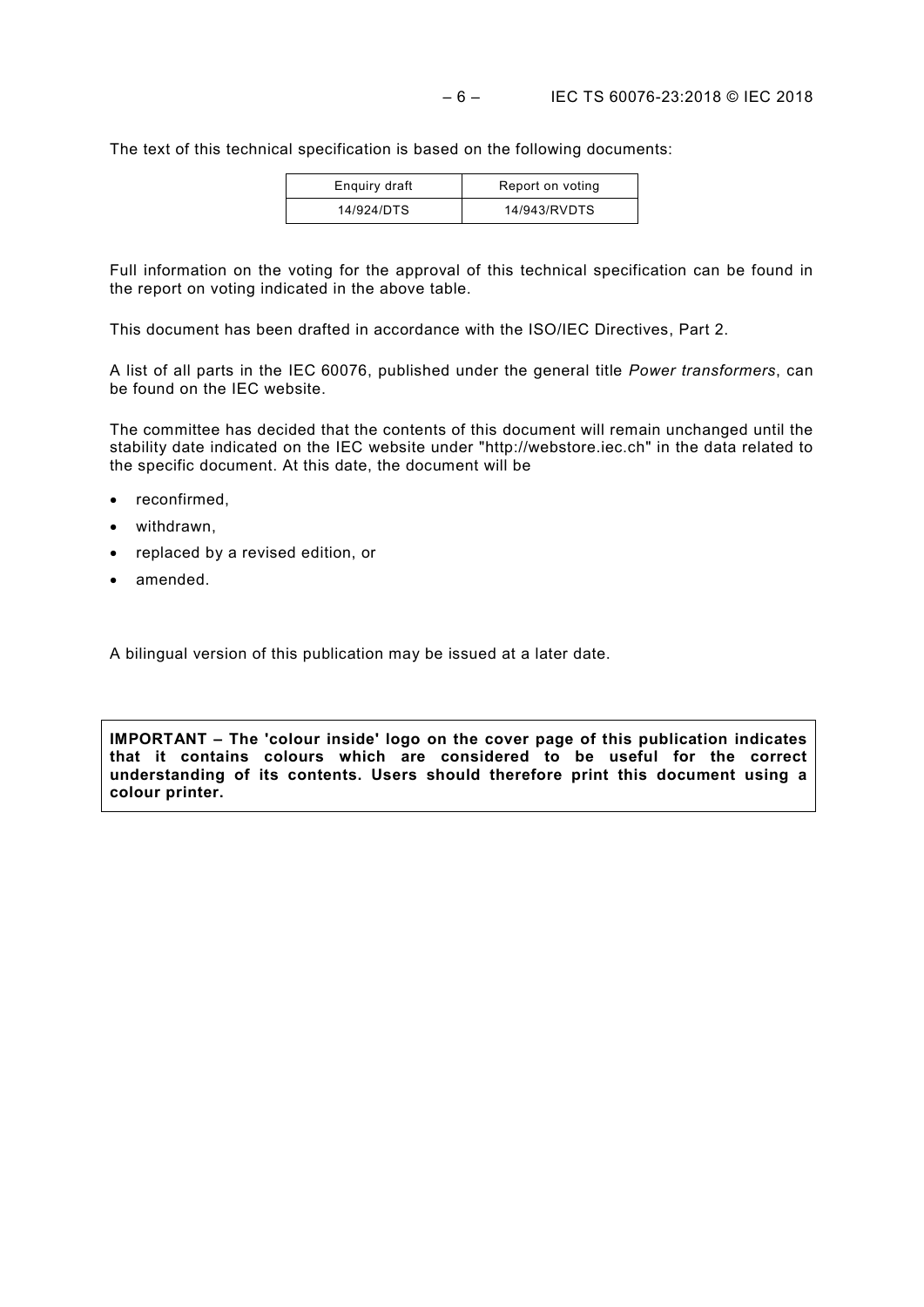#### INTRODUCTION

<span id="page-6-0"></span>In some cases, abnormal direct current (DC) is introduced into the AC power network and has adverse effects upon neutral grounded power apparatuses such as power transformers.

• Case 1

Direct current flows into the AC power network through grounded neutral points of transformers when an HVDC transmission system operates in monopole ground return mode or in bipolar unbalanced mode.

• Case 2

Quasi-DC is induced in the AC power network by geo-magnetically induced current (GIC) during the period of a solar magnetic storm.

• Case 3

Electric traction locomotives and some large capacity power electronic equipment may cause DC current in AC power network.

DC current flowing through transformer windings may cause DC magnetic bias of the transformers, presenting a safety risk for both the transformers and the power system. The mechanism and harmful effects of DC bias are shown in Annex A and Annex B.

Two techniques for suppressing the transformer DC bias current are presented in this document, respectively to limit or block the transformer bias current produced by the HVDC transmission system.

The two techniques can also be used to suppress transformer DC bias caused by GIC, electric traction locomotives and some large capacity power electronic equipment. However, these issues are not included in this document due to their complexity.

This document defines the technical requirements for the two types of DC current suppression devices that are connected to neutral points of power transformers and converter transformers.